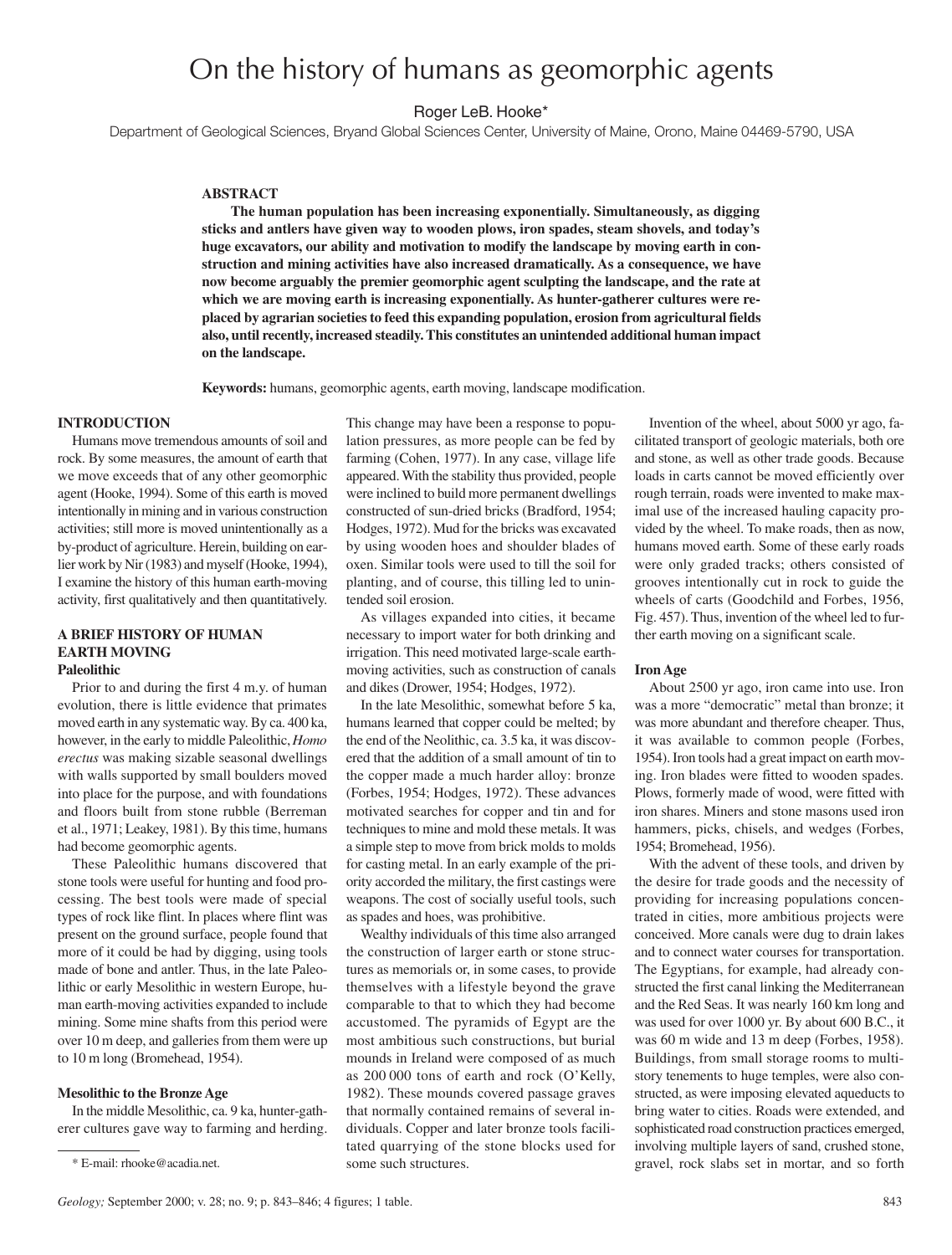

**Figure 1. Estimates of amount of earth, including both soil and rock, moved per capita intentionally annually, by certain relatively advanced societies in the past; t is tons.**

(Goodchild and Forbes, 1956; Forbes, 1958). Over a period of ~400 yr, the Romans paved nearly 300 000 km of roads and major highways (Forbes, 1958, p. 76). Some of the earliest limebased cements were developed for use in this road construction. After about 100 B.C. concrete also became a common building material (Briggs, 1956).

During all of this time, agriculture was expanding, as was the erosion associated with it.

In the millennium following the Roman period, the principal new advances were in engineering (Hodges, 1972). Simple machines were invented for tasks such as ventilating mine shafts and pumping water from these shafts. Cranes, utilizing block and tackle, facilitated lifting the rocks used in construction. Water power was harnessed to drive some of these machines.

## **Industrial Revolution**

The next major development in human earth moving came in the early 1800s, during the Industrial Revolution, when steam power became available. Steam engines required fuel, and after readily available wood supplies were exhausted, coal became the fuel of choice. In England, coal production increased rapidly from 50 000 tons in 1550 to 3 million tons in 1700 and 17 million a century and a quarter later (Forbes, 1958). Coal mining is still one of the most significant human earth moving endeavors, accounting for ~30% of the mineral production in the United States in 1988 (Hooke, 1994) and ~25% today (U.S. Bureau of the Census, 1999, p. 705).

At first, steam engines were fixed in place. Later, mobile steam shovels increased the rate at which we could move earth and rock, and explosives, first used for blasting in 1689 but not widely so until the middle of the nineteenth century (McGrath, 1958), facilitated the process. The internal combustion engine soon replaced steam, however, and the development from steam shovels to the humongous excavators of today was rapid. Today, some excavators can, with five scoops, load trucks with capacities of 70 m<sup>3</sup>. And

TABLE 1. RATES OF HUMAN EARTH MOVING IN THE PAST

| Time<br>(ka) | Location        | Mass<br>moved<br>$(10^6)$ t) |         | Time<br>span<br>(yr) | Population |              |     | Multi-<br>plier | Mass moved<br>per capita<br>(kq/yr) |    |     |
|--------------|-----------------|------------------------------|---------|----------------------|------------|--------------|-----|-----------------|-------------------------------------|----|-----|
| 4.5          | Eqypt           |                              | 6.3     | 20                   |            | $\mathbf{1}$ | 000 | 000             | 2.0                                 |    | 625 |
| 2.0          | Roman roads     |                              | 5 350   | 420                  |            | 50           | 000 | 000             | 1.0                                 |    | 355 |
| 2.0          | Rome            |                              | 2 3 3 0 | 800                  |            | 1.           | 000 | 000             | 1.2                                 | 3. | 495 |
| 2.0          | roads<br>Rome + |                              |         |                      |            |              |     |                 |                                     | 3. | 850 |
| 1.9          | Rome            |                              | 290     | 200                  |            | T.           | 000 | 000             | 1.2                                 | 1. | 735 |
| 1.9          | Rome $+$ roads  |                              |         |                      |            |              |     |                 |                                     | 2. | 090 |
| 1.4          | Copán           |                              | 5.3     | 400                  |            |              | 20  | 000             | 1.0                                 |    | 665 |
| 0.6          | Easter Island   |                              | 1.0     | 600                  |            |              | 6   | 200             | 1.0                                 |    | 260 |
| 0.35         | London          |                              | 0.9     | 100                  |            |              | 388 | 000             | 1.5                                 | 3. | 365 |
| 0.25         | London          |                              | 2.0     | 100                  |            |              | 738 | 000             | 1.5                                 | 4  | 040 |
| 0.175        | London          |                              | 13.0    | 50                   |            | 1.           | 630 | 000             | 1.5                                 | 12 | 860 |
| 0.0          | United States   | 7                            | 600     |                      |            | 250          | 000 | 000             | 1.0                                 | 31 | 000 |
| 0.0          | Worldwide       | 35 000                       |         | 1                    | 5          | 900          | 000 | 000             | 1.0                                 | 6. | 000 |

Note: Details of calculations are given in the Appendix.

some trucks and excavators used in mining are more than twice these sizes.

## **QUANTITATIVELY, HOW MUCH EARTH DID HUMANS MOVE IN THE PAST?**

Let's now try to put this development into perspective. Milestones in human ability and motivation to move earth occurred in the Mesolithic with the development of agriculture, at the start of the Bronze Age, then the Iron Age, then with the advent of steam, and finally with the appearance of the internal combustion engine.

At the present, in the United States, humans move ~30 tons of earth per capita annually. Worldwide, the figure is ~6 tons (Hooke, 1994). To estimate rates of human earth moving in the past, we need a mass of material moved, a time span, and an estimate of the local population. For example, the Mayan city of Copán in western Honduras was constructed over a period of ~400 yr by a population thought to have been ~20 000 individuals. The mass of material moved to build this city is ~5.3 million tons (Stuart, 1997). Thus, its construction required the movement of 665 kg of earth per capita annually. Of course, not all of the people were involved in this construction, but the figures, like those of today, reflect a combination of the available technology and motivation. Other estimates are shown in Table 1, and details of the data sources and calculations are given in the Appendix.

Several of the cases in Table 1 include only some of the intentional earth-moving activities in which people are engaged today (Hooke, 1994). To take into account these other endeavors, I have multiplied the mass moved by a multiplier chosen with consideration for the probable importance of the neglected activities at the time in question relative to their importance today (Table 1). For examples that do not include mineral production, this multiplier is 1.2. If neither mineral production nor roads are included, the multiplier is 1.5. Multipliers are used only when the activity excluded is one in which people are likely to have been engaged. The results of these calculations are plotted in Figure 1.

At any given time, some societies are not as technologically advanced as others. For example, the Copán and Easter Island civilizations should be compared with that of Egypt 4000 yr ago rather than with their contemporaries in Europe. Thus, if the points in Figure 1 were normalized in some way to take the relative state of technological development into account, these two points would lie nearer the left side of the diagram. Consequently, the curve in Figure 1 is drawn to reflect the earth-moving activities of the most advanced cultures at any given time.

To obtain an estimate of the *worldwide average* amount of earth moved by humans in the past, rather than of the amount moved by more advanced societies, I scaled the curve in Figure 1 by multiplying each point on it by the ratio of the per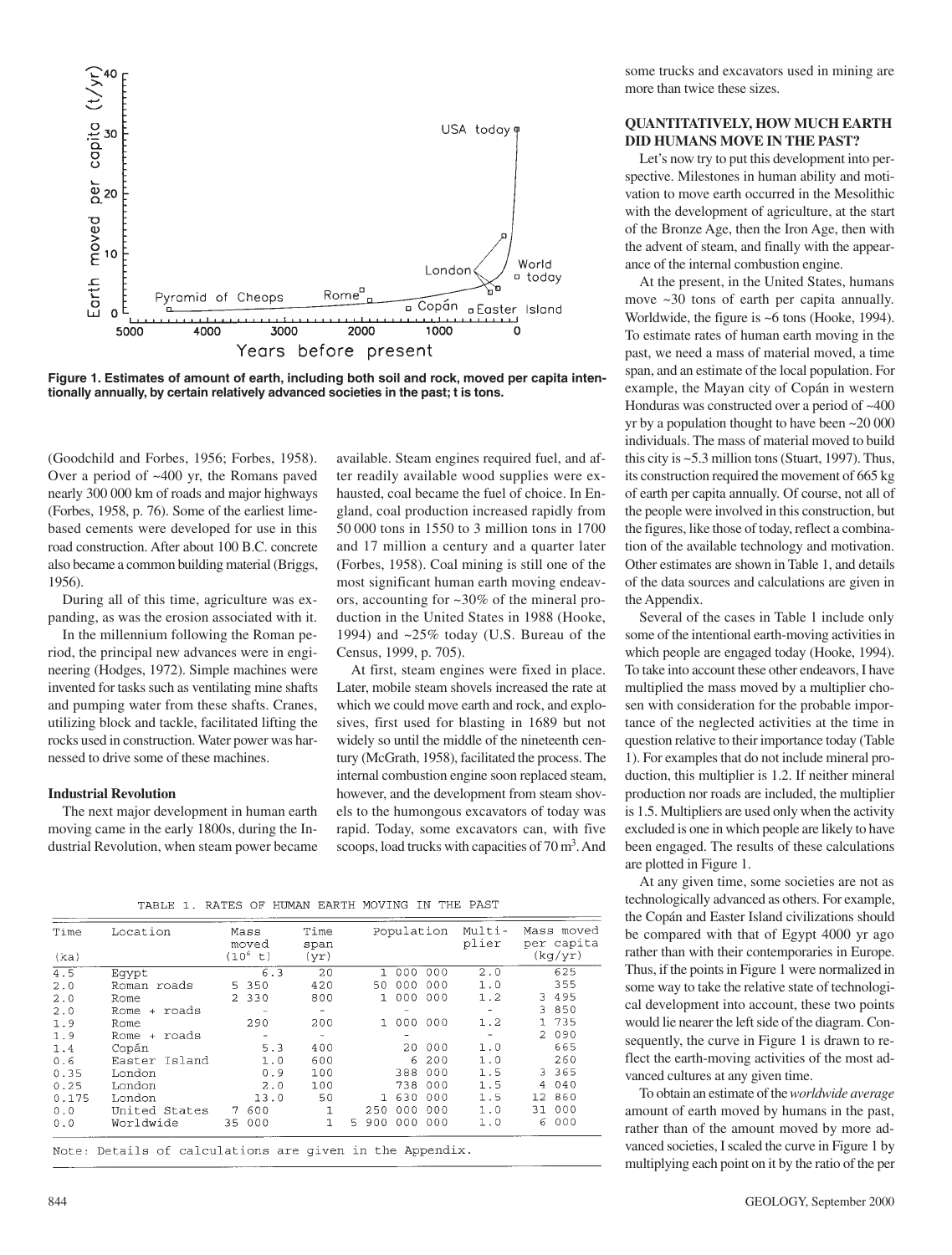

**Figure 2. Estimates of the average amount of earth moved per capita at various times in the past,** both intentionally as in house and road construction and mineral production (solid line) and un**intentionally as in agriculture; t is tons.**



**Figure 3.World population at various times in the past. After Thomlinson (1976).**



**Figure 4. Estimate of total amount of earth moved annually by humans at various times in the past. Curves were obtained by multiplying earth moved per capita (Fig. 2) by population (Fig. 3).**

capita estimate for the world, 6 tons/yr, to that for the United States, 31 tons/yr. The result is shown as the curve labeled "Intentional" in Figure 2.

#### **ROLE OF AGRICULTURE**

Let us now turn to the impact of agriculture on earth movement. Clearing for fields is known to result in accelerated erosion. The products of this erosion are, however, moved only a short distance. They accumulate as colluvium on slopes and as alluvium on floodplains downstream from the fields (Trimble, 1981, 1983; Trimble and Lund, 1982). I've designated these movements as "unintentional" because they are an unwanted by-product of agriculture rather than an end in themselves.

To estimate the impact of agriculture in the past, we need to know the annual sediment loss from croplands and pasture, the number of hectares of each needed to support a single person, and the number of people thus supported. In the developing world, croplands lose an average of about 35 t/ha every year (Pimentel et al., 1995). Losses from pasture are about 10 t/ha (U.S. Department of Agriculture, 1989). At present, we feed the world with about 0.3 ha of cropland and 0.6 ha of pasture per person (D. Pimentel, 1999, written communication). In the middle Holocene, it probably took about 0.25 ha of cropland and 0.75 ha of pasture to feed each person who was dependent upon agriculture (D. Pimentel, 1999, written communication). By using these figures and assuming that the percentage of the population dependent upon agriculture increased linearly between 9000 and 2000 yr ago and has remained at 100% since that time, we obtain (Fig. 2) an estimate of the amount of soil per capita displaced unintentionally by agricultural activities as a function of time. The gradual decline in the past 2000 yr is due to the presumed decrease in dependence on pasture, and the more precipitous decline in the past 50 yr is due to implementation of modern soil conservation practices in the United States and Europe.

#### **THE BOTTOM LINE**

If we multiply the per capita values in Figure 2 by the population at the respective times in the past (Fig. 3), we obtain the estimate of the total amount of earth moved, both intentionally and unintentionally, shown in Figure 4. The total earth moved in the past 5000 yr would be sufficient to build a 4000-m-high mountain range, 40 km wide and 100 km long. The astonishing increases in both intentional and unintentional human earth moving in the past few decades are a consequence of the exploding world population and, in the case of the intentional activities, to technological developments. If current rates of increase persist, we could double the length of our mountain range in the next 100 yr. One may well ask how long such rates of increase can be sustained, and whether it will be rational behavior or catastrophe that brings them to an end.